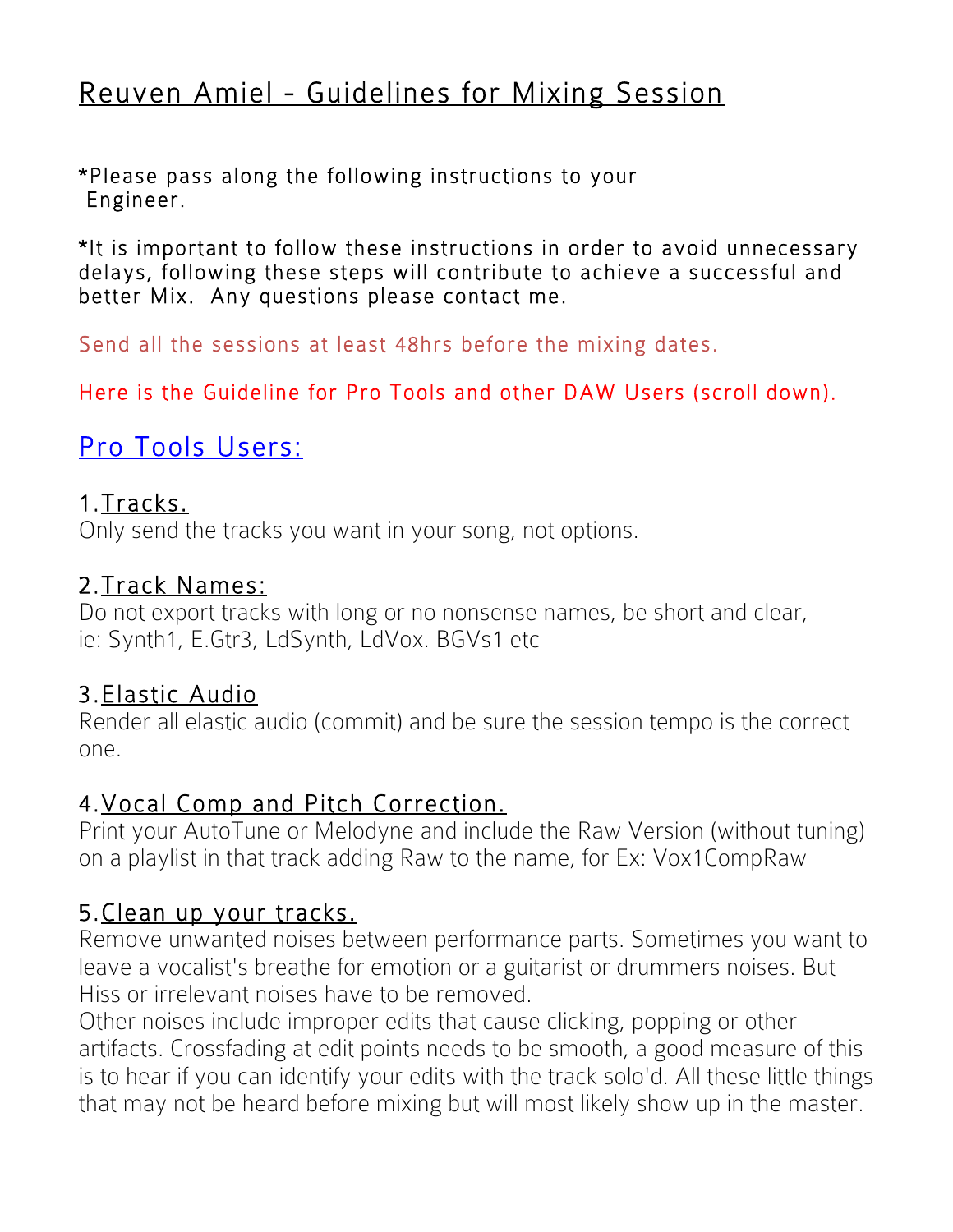# 6.Sounds with EFFX:

If you are totally in love with a particular sound please print that track with those Effx but send a RAW version of that track without process in a playlist and add Raw at the end, for ex: GTR2 and GTR2 Raw

Please only send the particular track that you are in love with, not all the tracks with effx as an option.

Do not send tracks with delays or reverb and if there is a track you love that reverb check what I said before. Virtual Instruments, Dry please, no EFFX on them.

### 7.Session Folder:

Make a Save Copy and Delete all the tracks I do not need, just keep in there the tracks and playlist are going to be used, and send that Folder to me.

Type the Song Name, BPM, Sample rate/bit-rate and Key of the Song in each Session Folder. For Ex: Blue Star 135 BPM -48khz24-E Minor

# Non Pro Tools Users/Other DAWs:

Create a New Session. "save session as" BOUNCE TO MIX for you,

### 1.Plugins and EFFX:

REMOVE all Plugins in each track and the Master Fader. The Tracks have to be RAW, Clean, No EQ or Compression on the bounce or Render.

### 2.Levels and Panning:

All the faders of your tracks needs to be at "Unity"(0dbfs) and the panning in Mono tracks at Center Position and Stereo Tracks hard Left and hard Right, that includes Master Fader (no limiters or any plugin there as well).

++Check no tracks are clipping, if they do, lower the fader until they do not clip.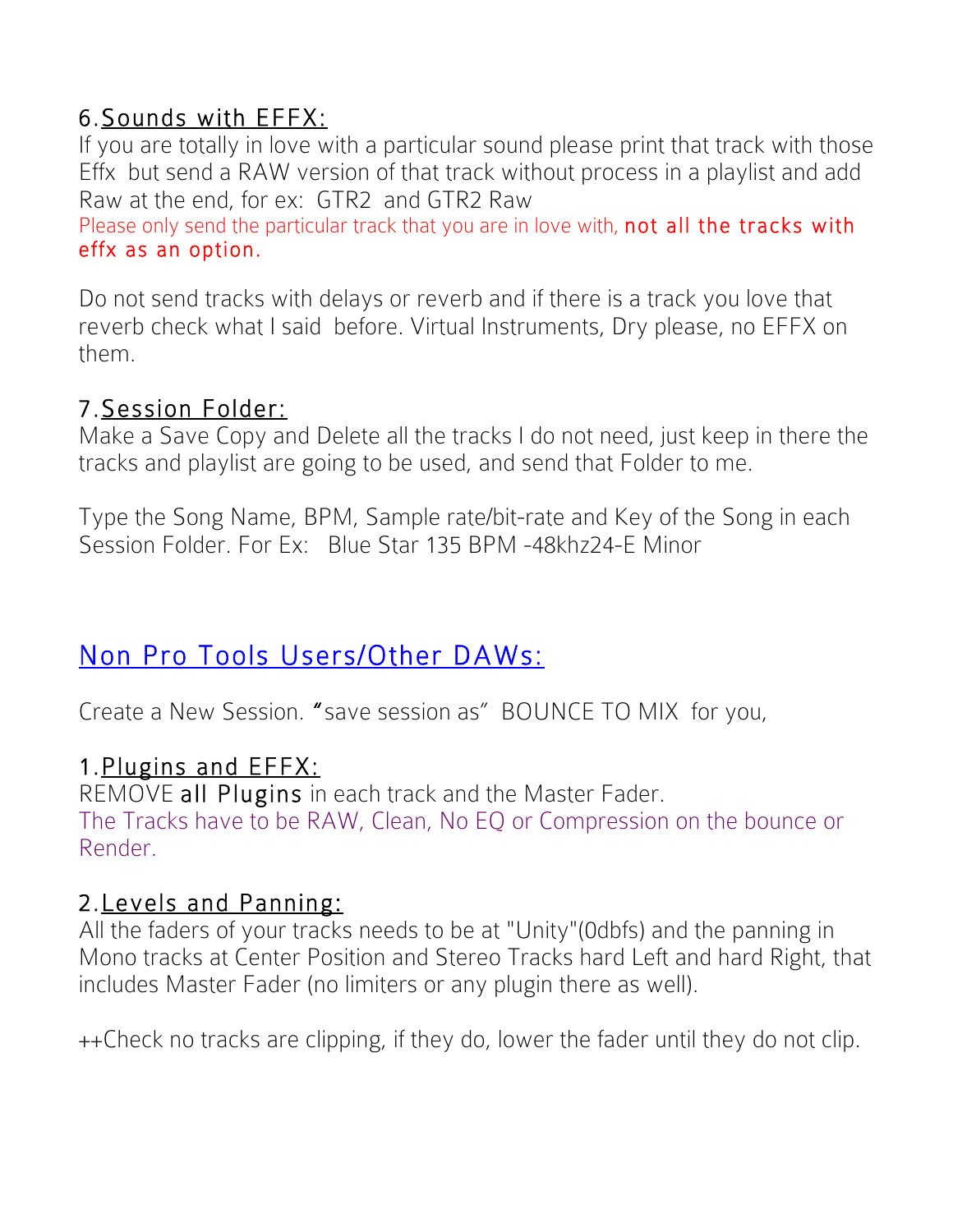# 3.Sounds with EFFX.

# If you are totally in love with a particular sound please bounce that track with all those Effx. but send a RAW version of that track without process and add Raw at the end, for ex: GTR2 and GTR2 Raw

PLEASE ONLY SEND THE PARTICULAR TRACK THAT YOU ARE IN LOVE, NO ALL THE TRACKS WITH EFFX AS AN OPTION.

No tracks with delays or reverb and if there is a track you love that Effx check what I said before #

Virtual Instruments Dry please, no EFFX on them.

### 4.Vocal Comp and Pitch Correction.

Always send with your "Tuned" Vocals, a Raw Version (untuned) adding "Raw" for ex: VocalRaw.

## 5.Clean up your tracks.

Remove unwanted noises between performance parts. Sometimes you want to leave a vocalist's breath for emotion or a guitarist or drummers noises, that is OK, but Hiss or irrelevant noises must be removed.

Other noises like improper edits that cause clicking, popping or other artifacts. Cross-fading at edit points need to be smooth, a good measure is to hear the track in Solo to find any noises. All these little things that may not be heard before mixing will most likely show up in the master.

## 6.Track Names.

Do not export each track with long or nonsense names, be short and clear for ex: Synth1, E.Gtr3, LdSynth, LdVox. BGVs1 etc

++ DO NOT send tracks that includes the name of the song and the name of the track plus a weird extension like "BlueStar\_Piano3\_bounce\_beep"

# 7.Export/Bounce the Tracks.

+++Consolidate all tracks from beginning of the session to the end of each track in the sample rate and bit rate of the session.

Please If tracks are Mono Bounce them ONLY in Mono NOT Stereo. DO NOT USE NORMALIZE Function when Rendering or Bouncing and NOT within the Tracks

Again, please do not render or bounce any track processed with EQ or Compression .